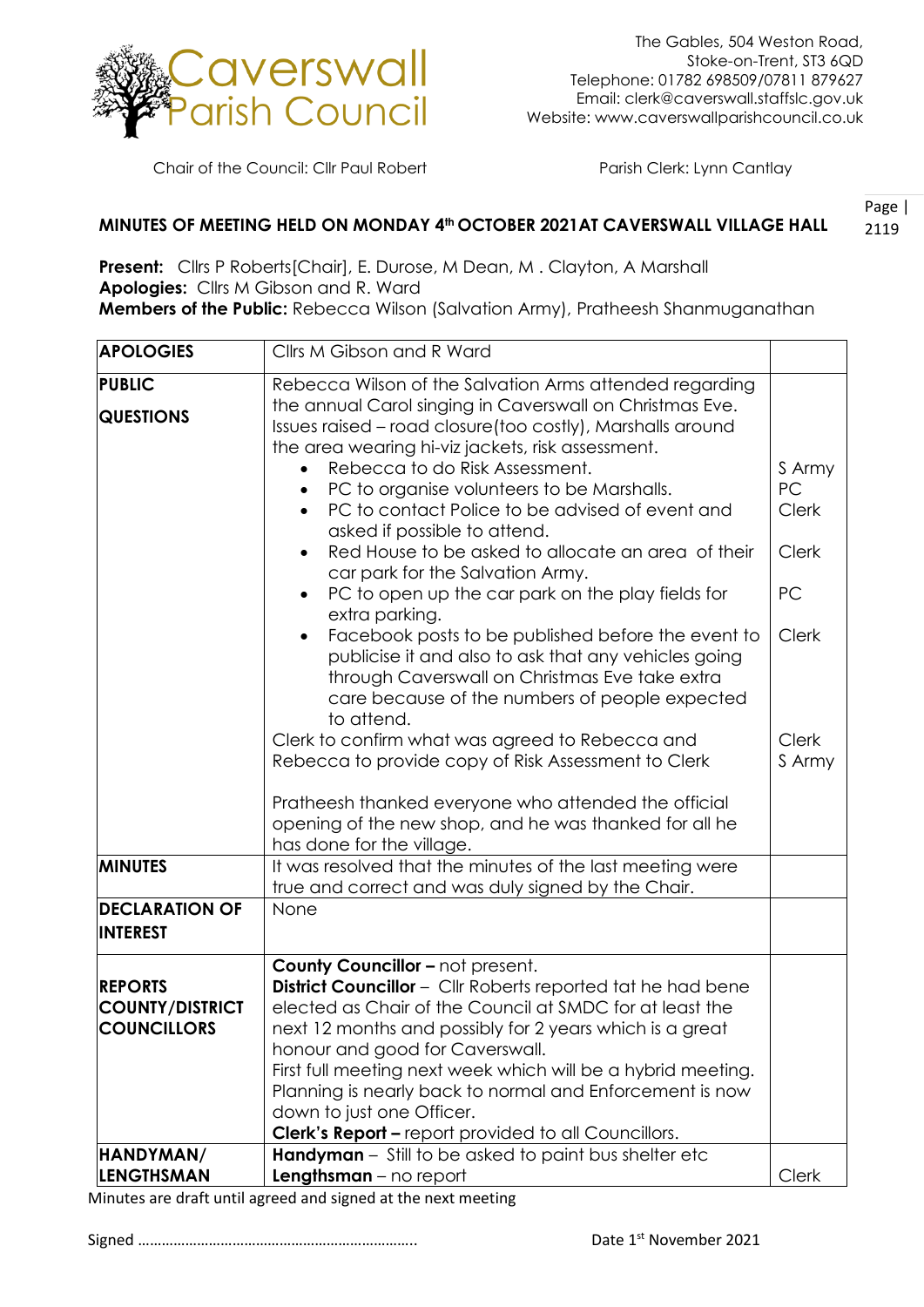

| <b>HIGHWAYS ISSUES:</b>                                                             |
|-------------------------------------------------------------------------------------|
| <b>MATTERS ARISING</b><br>General-                                                  |
| <b>FROM PREVIOUS</b><br>53/21 - Grids and Drains - no new report<br>Page            |
| 54/21- Footpaths - Clerk reported on Diversion Order for<br><b>MEETINGS</b><br>2120 |
| Footpath 27 off Kingsley Road - Cllrs not happy with                                |
| proposed fencing on the proposed diversion. Comments<br><b>Clerk</b>                |
| to be made recommend more open fencing for safety                                   |
| reasons and all fencing should not exceed 4ft and ensure                            |
| that all hedges are maintained to this height.                                      |
|                                                                                     |
| Cllr Roberts advised hat some footpaths have now                                    |
| become the responsibility of SMDC (taken over from SCC)<br><b>PR</b>                |
| he will check which these are.                                                      |
| 55/21 Remembrance area in the Village                                               |
| (45/21, 32/21, 23/21)                                                               |
| Cllr Roberts to look into this.<br><b>PR</b>                                        |
| 56/21 Millennium Garden                                                             |
| (46/21, 33/21, 26/21)                                                               |
| Hedges-No response from Facebook post, Clerk to get                                 |
| quotes.                                                                             |
| Clerk reported at some of the sleepers in the garden were<br><b>Clerk</b>           |
| rotten and needed replacing. It is unsure who undertakes                            |
| the general gardening etc. Clerk to contact Kath                                    |
| Eggerton regarding this and to suggest that a meeting is<br><b>Clerk</b>            |
| arranged to see the way forward.                                                    |
| 57/21 Bus shelter in The Square                                                     |
| (47/21, 36/21, 29/21)                                                               |
| Handyman to paint.                                                                  |
|                                                                                     |
| Unresolved Items: no updates.                                                       |
| <b>CORRESPONDENCE</b><br><b>TSB</b><br>- Bank Statements                            |
|                                                                                     |
| 58/21 Accounts                                                                      |
| <b>Payments:</b><br><b>FINANCE</b>                                                  |
| The following accounts were presented for approval: -                               |
| Mrs L Cantlay - Clerk Salary/Expenses - October £259.20 *                           |
| Caverswall Handyman - Sept invoice<br>£35.64 $*$                                    |
| Town & Country Services – September invoices<br>£492.00 *                           |
| TOTAL PAYMENTS THIS MONTH - £786.84                                                 |
| * - indicates payments to be made via Internet Banking                              |
| Faster Payment – all were accepted and approved for                                 |
| payment at the meeting.                                                             |
| Transfer: £750.00                                                                   |
| <b>Receipts:</b>                                                                    |
| Bank Interest – September (both accounts) – £5.43                                   |
| $SMDC - 2nd precept payment - £4,125.00$                                            |
| <b>TOTAL INCOME - £4,130.43</b>                                                     |
| <b>Bank Accounts</b> (after any payment or receipts made):                          |
| Current Account - £183.79 after payments made.                                      |
|                                                                                     |
| Instant Access Account - £7.239.24                                                  |

Minutes are draft until agreed and signed at the next meeting